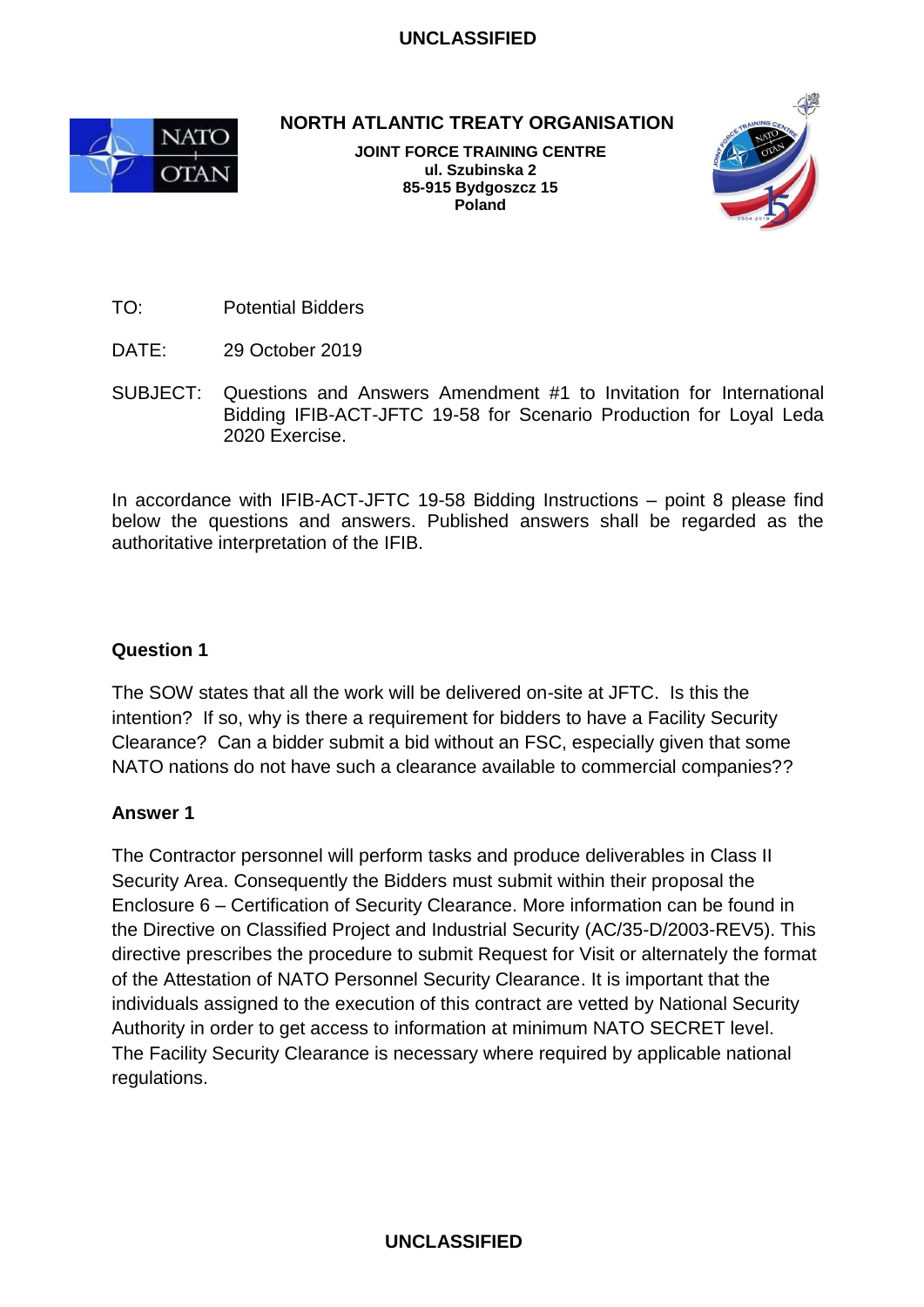# **UNCLASSIFIED**

# **Question 2**

With regard to Exercise Loyal Leda 20 tender documentation we note that a list of qualifications/essential experience is listed.

Question 1:Noting that this is a Delivery-Based contract, are we correct in assuming that 'named consultants' are not required – rather, the company needs to display that 'the company' has this experience?

Question 2: No Technical Evaluation Matrix is provided – we guess that this links to a no-requirement to name personnel prior to tender award?

### **Answer 2**

In accordance with the Bidding Instructions point 11.m) Bidders shall provide proposed Approach and Methodology for completion of tasks and deliverables, to include among the others:

- Proposals for suitable **named** Contractor's deployed Resource Category Roles as defined in SOW, paragraph 4. Bidders shall outline how compliance is achieved and specifically reference the information within the supporting documentation.

Consequently named proposed candidates are required within a bid. The Bidders must demonstrate within proposed Approach and Methodology how the proposed candidates meet qualifications defined in the Statement of Work.

# **Question 3**

With regard to Exercise Loyal Leda 20 tender documentation. No-Partial Bidding. Question 1: In this sense, we understand 'no-partial bidding' as meaning that the award of contract will go to 1 (one) company for all roles contained within the Exercise Loyal Leda 20 paperwork. Please could you kindly confirm?

# **Answer 3**

The JFTC is going to award a contract to a single source. No partial bidding is allowed.

#### **Question 4**

This package does not have a Technical Evaluation Matrix – will a TEM be required?

# **Answer 4**

See answer to Question number 2.

#### **Question 5**

Do we need to include pricing for airfare and lodging and meals? Or will that be a reimbursable expense based on NATO subsistence and travel allowance?